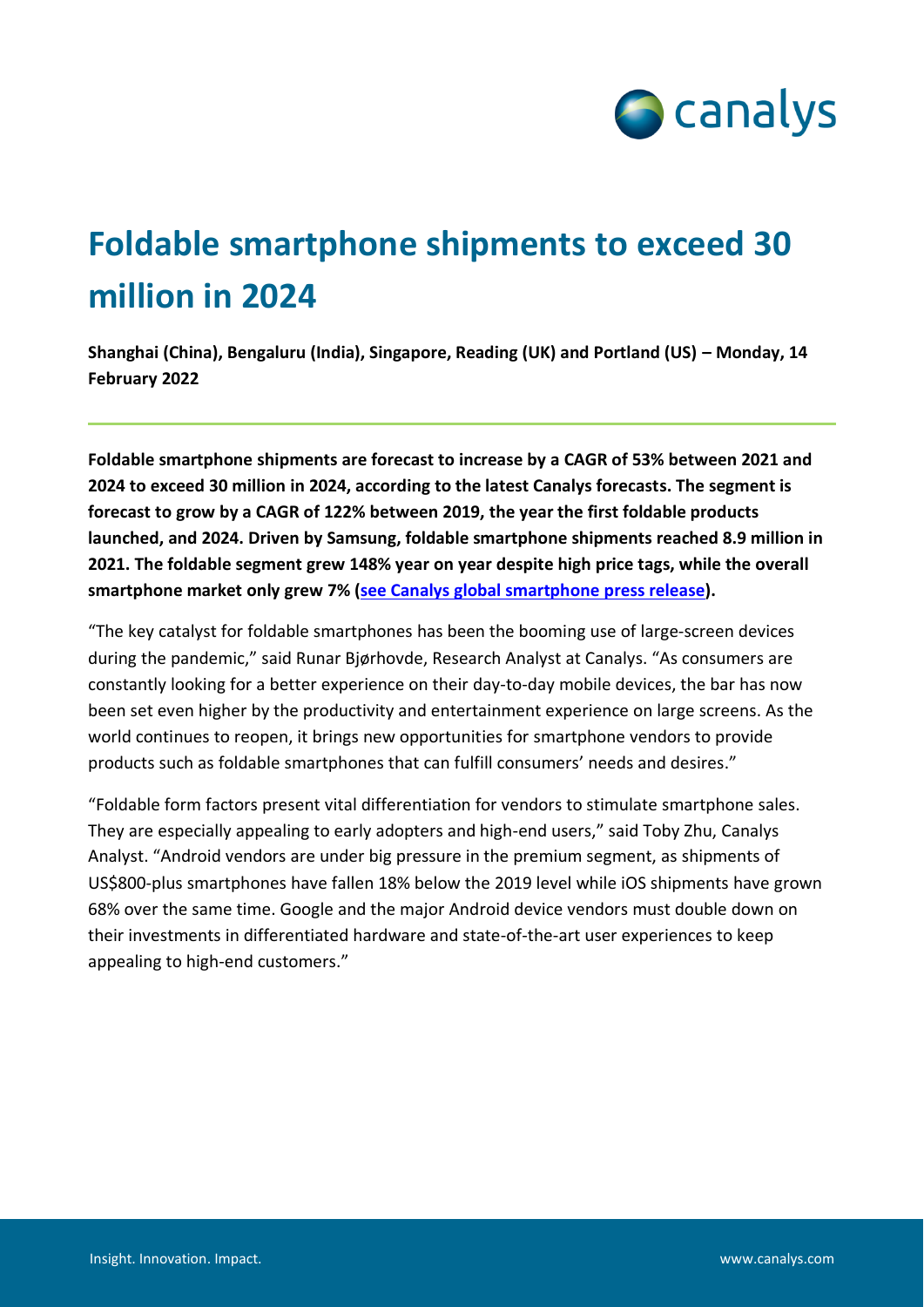



"Fortunately, the supply chain ecosystem for foldable devices has developed rapidly over the last few years, thanks to Samsung. While there are an increasing number of suppliers for foldable displays, hinges and other key components, device vendors are also highlighting innovative engineering solutions and product designs for a better user experience while constantly pushing down prices," said Amber Liu, Research Analyst at Canalys. "In addition to major hardware design innovations, the real battlefield for device vendors is the software user experience, which requires substantial investment in the user interface and capable software as the foldable app ecosystem is still far from optimal. Last November, Google's [Android Dev Summit](https://developer.android.com/events/dev-summit) brought many new features for foldable and dual-screen app developers, providing a vital booster for this category with promising user experience improvements likely to come soon."

"Major smartphone vendors are getting ready to compete in the foldable category, which will become a vital part of their high-end strategies and corporate branding. We expect this year will see many new foldable device launches as vendors continue reducing thickness, weight and price, which will be vital for mass-market adoption. The leading players will start to flex their muscles in the ecosystem to leapfrog their competitors with advanced and differentiated experiences," said Liu.

For more information, please contact:

Runar Bjørhovde (UK)[: runar\\_bjorhovde@canalys.com](mailto:runar_bjorhovde@canalys.com) +44 7787 290 115 Toby Zhu (China): toby zhu@canalys.com +86 150 2674 3017 Amber Liu (China): amber liu@canalys.com + 86 136 2177 7745